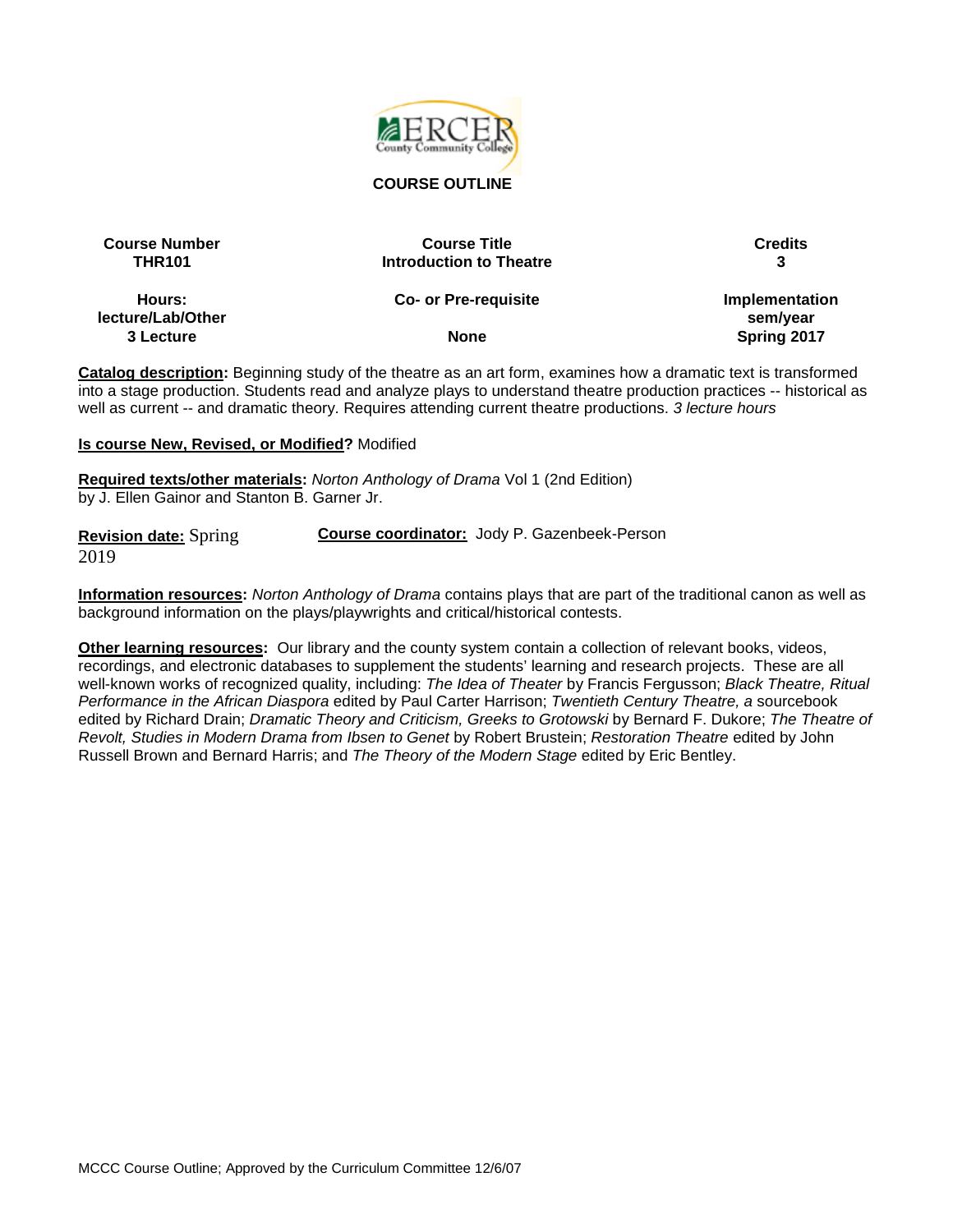## **Student Learning Outcomes/Course Goals:**

#### *The student will be able to:*

- 1. Analyze and describe dramatic conventions vs. theatrical conventions
- 2. Identify tragic, comic, and tragicomic genres
- 3. Distinguish between realistic, naturalistic, representational, and presentational styles
- 4. Describe and discuss theatre spaces: proscenium, arena, thrust, black box, and site specific spaces
- 5. Evaluate and describe principles of dramatic structure and principles of theatre criticism
- 6. Describe and discuss the contribution of specific theatre artists -- playwright, director, designer (set, costume, sound, lighting), actors and theatre audience
- 7. Describe social, political, and cultural events that have had an impact on the various stages of theatre's development
- 8. Analyze and discuss the social impact of theatre
- 9. Employ fundamental principles of play reading to selected scripts.

#### **Course-specific General Education Knowledge Goals and Core Skills.**

## **General Education Knowledge Goals**

**Goal 1. Communication.** Students will communicate effectively in both speech and writing. **Goal 4. Technology.** Students will use computer systems or other appropriate forms of technology to achieve educational and personal goals.

**Goal 5. Social Science.** Students will use social science theories and concepts to analyze human behavior and social and political institutions and to act as responsible citizens.

**Goal. 6. Humanities.** Students will analyze works in the fields of art, music, or theater; literature; philosophy and/or religious studies; and/or will gain competence in the use of a foreign language.

**Goal 7. History.** Students will understand historical events and movements in World, Western, non-Western or American societies and assess their subsequent significance.

**Goal 8. Diversity.** Students will understand the importance of a global perspective and culturally diverse peoples.

## **MCCC Core Skills**

**Goal A. Written and Oral Communication in English.** Students will communicate effectively in speech and writing, and demonstrate proficiency in reading.

**Goal B. Critical Thinking and Problem-solving.** Students will use critical thinking and problem solving skills in analyzing information.

**Goal D. Information Literacy.** Students will recognize when information is needed and have the knowledge and skills to locate, evaluate, and effectively use information for college level work.

**Goal E. Computer Literacy.** Students will use computers to access, analyze or present information, solve problems, and communicate with others.

**Goal F. Collaboration and Cooperation.** Students will develop the interpersonal skills required for effective performance in group situations.

**Goal G. Intra-Cultural and Inter-Cultural Responsibility.** Students will demonstrate an awareness of the responsibilities of intelligent citizenship in a diverse and pluralistic society, and will demonstrate cultural, global, and environmental awareness.

#### **Units of study in detail.**

#### **Unit I: Basic Theatre History: Greek, Medieval, Renaissance, Modern Europe, Modern U.S.A and one Non-Western Theatre Tradition (Asia or Africa)**

# *Learning Objectives*

*The student will be able to…*

- Describe social, political, and cultural events that have had effects on the various stages of theatre's development. **(Course Competencies 7, 8 & 9; Gen Ed Goals 5, 6 & 7; Core Skill A, B & D)**
- Describe how theatre reflects the cultural values of society and how drama played a part in each age's enhancement of its culture's growth. **(Course Competencies 7, 8 & 9; Gen Ed Goals 5, 6 & 7; Core Skill A, B & D)**
- Explain the impact of major historical and cultural/philosophical shifts (including Charles Darwin, Sigmund Freud, and Karl Marx) on Modern European Drama. **(Course Competencies 7, 8 & 9;**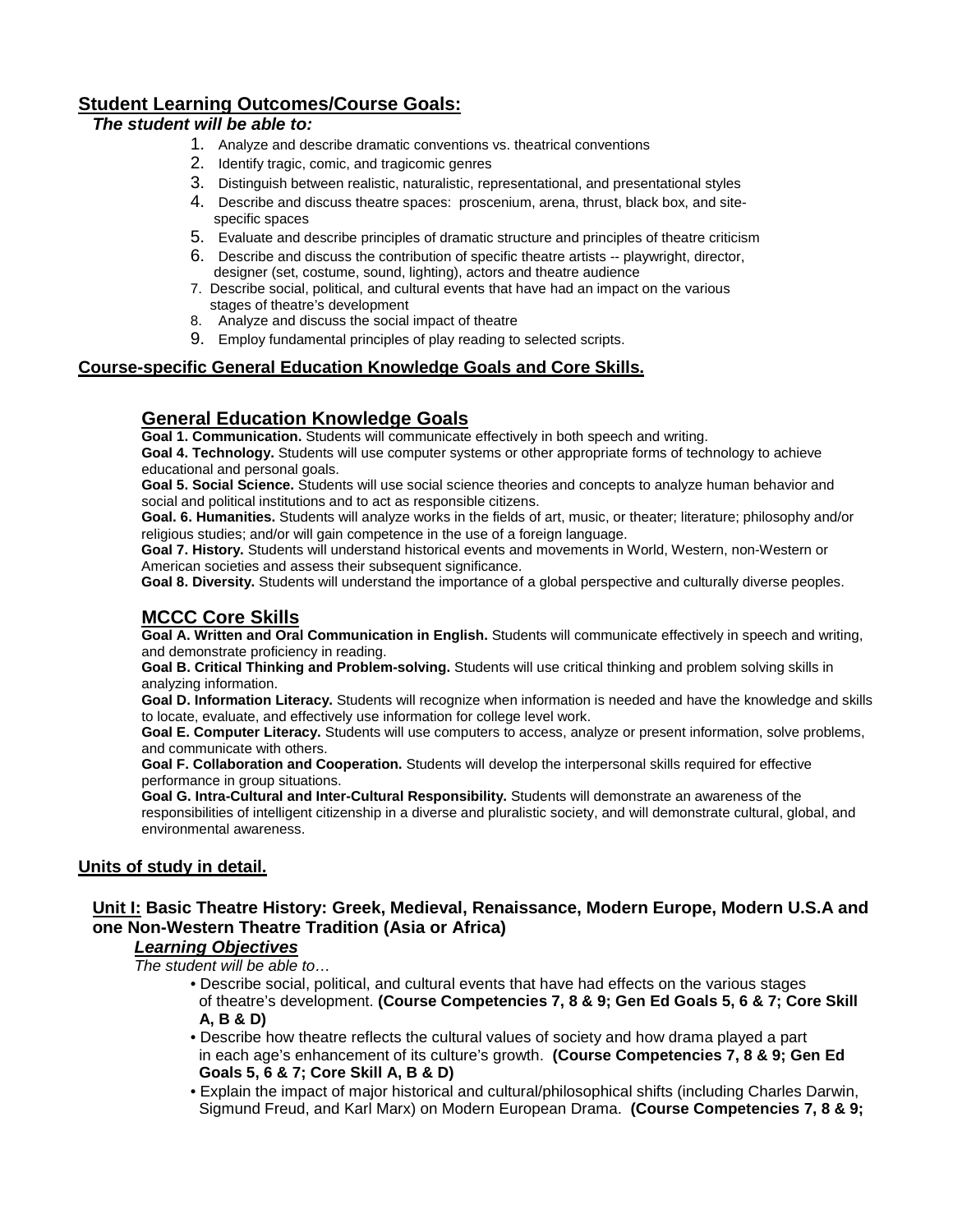#### **Gen Ed Goals 5, 6 & 7; Core Skill A, B & D)**

- Explain the impact of an emerging U.S. national identity on the themes, plots, characters, and aesthetics of recognized U.S. playwrights. **(Course Competencies 7, 8 & 9; Gen Ed Goals 5, 6 & 7; Core Skill A, B & D)**
- Discuss the political ramifications of race, class, and gender in Non-Western Drama and Modern U. S. Drama. **(Course Competencies 7, 8 & 9; Gen Ed Goals 5, 6,7 & 8; Core Skill A, B, D & G)**
- Analyze and compare contemporary productions of theatrical texts from the periods being studied with their original productions. **(Course Competencies 7, 8 & 9; Gen Ed Goals 5, 6 & 7; Core Skill A, B & D)**

# **Unit II: Dramatic Criticism and Basic Script Analysis**

## *Learning Objectives*

*The student will be able to…*

- Apply Aristotelian criteria to analysis of texts from each stage of theatre's development and assess its influence on the development of the structure of plays. **(Course Competencies 1, 2 3, 5 & 9; Gen Ed Goals 1 & 6; Core Skill A, B & D)**
- Compare and contrast plots, characters, and themes from tragedy, comedy, drama, and tragicomedy. **(Course Competencies 1, 2, 3, 5 & 9; Gen Ed Goals 1 & 6; Core Skill A & D)**
- Discuss key characteristics of Realism, Naturalism, Expressionism, Poetic Realism, Epic Theatre, and Symbolism. **(Course Competencies 1, 2, 3, 5 & 9; Gen Ed Goals 1 & 6; Core Skill A & D)**
- Develop a processes for breaking scenes into playable beats and actions and apply character analysis from textual information, themes, and larger ideas. **(Course Competencies 1, 2, 3, 5, 7 & 9; Gen Ed Goals 1 & 6; Core Skill A, B, D & F)**

## **Unit III Roles in the Theatre**

#### *Learning Objectives*

#### *The student will be able to…*

- Develop understanding and communication abilities concerning the various roles people. play in the production of a play: director, playwright, actor, designer, producer, etc. **(Course Competencies 6; Gen Ed Goals 1 & 6; Core Skill A, & D)**
- Describe the evolution of the various roles in theatrical process: (actor, director, playwright, etc.). **(Course Competencies 6 & 7; Gen Ed Goals 1, 4, 6 & 7; Core Skill A, & D)**
- Engage in several short and introductory hands-on exercises to develop a greater understanding of the various roles in the production of a play. **(Course Competencies 6; Gen Ed Goals 1 & 6; Core Skill A, B, D & F)**

## **Unit IV The Performance Space**

## *Learning Objectives*

#### *The student will be able to…*

- Describe the evolution of various design elements in theatrical process: (set, costume, sound, lighting). **(Course Competencies 4, 6 & 7; Gen Ed Goals 1, 4, 6 & 7; Core Skill A & D)**
- Develop understanding and communication abilities concerning varying performance spaces.  **(Course Competencies 4; Gen Ed Goals 1, 4, & 6; Core Skill A & D)**
- Apply a working knowledge of basic stage movement through a small in-class project (stage right, stage left, center, etc.). **(Course Competencies 4; Gen Ed Goals 1, 4, & 6; Core Skill A & F)**

# **Evaluation of student learning:**

- 1. Assigned reading of plays representative of each time period.<br>2. Assessment of comprehension through participation in classro
- 2. Assessment of comprehension through participation in classroom discussions and performances of representative plays.
- 3. Quizzes on readings and lectures utilizing a variety of testing strategies: multiple choice, fill-in the blank, short answer, identifications, etc
- 4. Attendance at two professional or semi-professional theatre productions (Equity or Academic Productions) from a list approved and provided by the instructor. Students must write a reaction paper for each production.